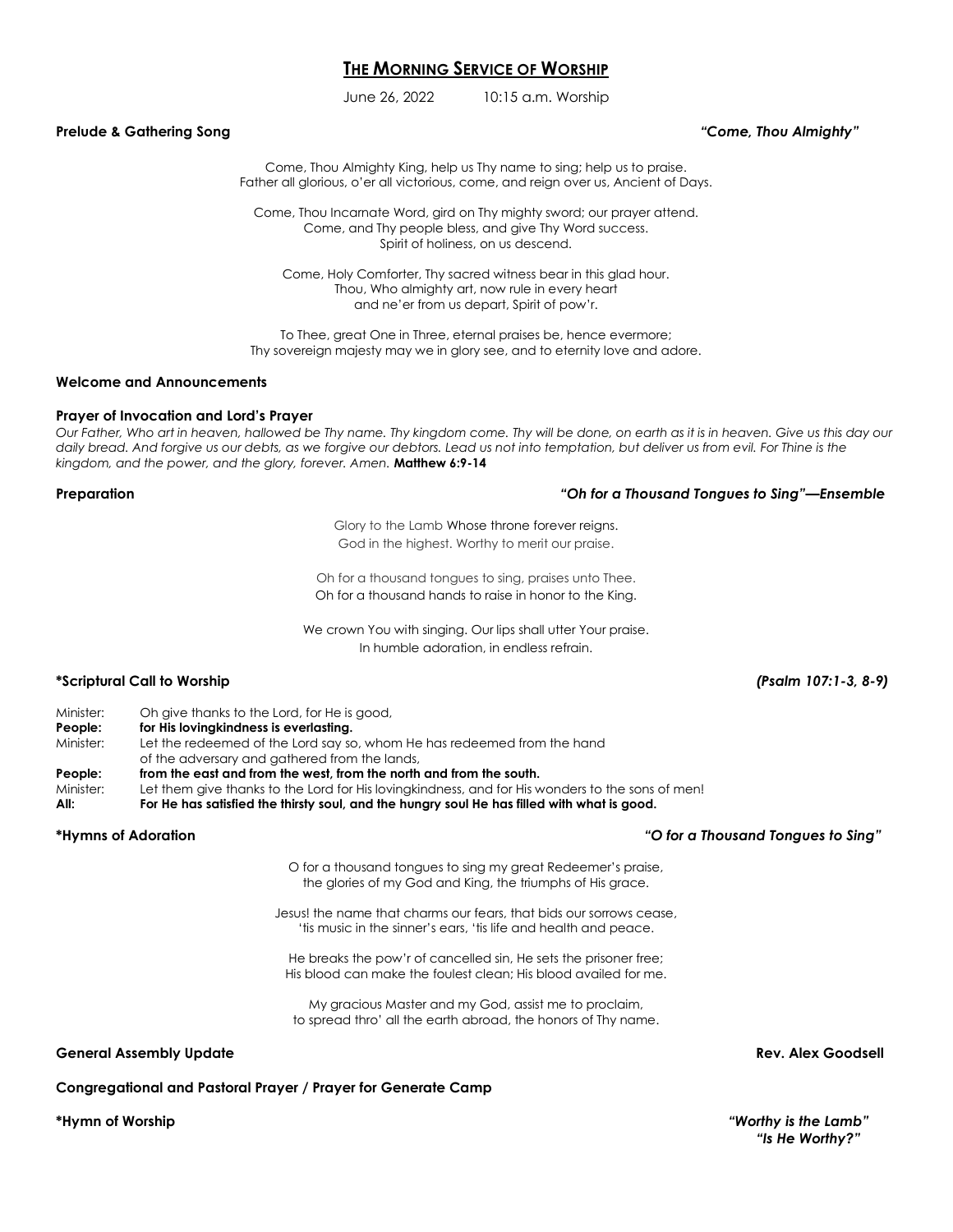Thank You for the cross, Lord. Thank You for the price You paid. Bearing all my sin and shame, in love You came and gave amazing grace. Thank You for this love, Lord. Thank You for the nail-pierced hands. Washed me in Your cleansing flow, now all I know, Your forgiveness and embrace. \*Worthy is the Lamb, seated on the throne. Crown You now with many crowns; You reign victorious. High and lifted up, Jesus, Son of God. The Treasure of heaven crucified--Worthy is the Lamb. Worthy is the Lamb. Repeat All; Repeat Chorus\*

Do you feel the world is broken? We do. Do you feel the shadows deepen? We do. But do you know that all the dark won't stop the light from getting thro'? We do. Do you wish that you could see it all made new? We do. Is all creation groaning? It is. Is a new creation coming? It is. Is the glory of the Lord to be the light within our midst? It is. Is it good that we remind ourselves of this? It is.

> Is anyone worthy? Is anyone whole? Is anyone able to break the seal and open the scroll? The Lion of Judah Who conquered the grave. He is David's root and the Lamb who died to ransom the slave. Is He worthy? Is He worthy of all blessing and honor and glory? Is He worthy of this? He is.

Does the Father truly love us? He does. Does the Spirit move among us? He does. And does Jesus, our Messiah, hold forever those He loves? He does. Does our God intend to dwell again with us? He does.

Is anyone worthy? Is anyone whole? Is anyone able to break the seal and open the scroll? The Lion of Judah Who conquered the grave. He is David's root and the Lamb who died to ransom the slave. From every people and tribe, every nation and tongue. He has made us a kingdom and priests to God to reign with the Son. Is He worthy? Is He worthy of all blessing and honor and glory? Is He worthy? Is He worthy? Is He worthy of this? He is. Is He worthy? Is He worthy? Is He worthy of this? He is.

Children's Message Rev. Benny Collins

Worship through Tithes and Offerings

### Worship through Giving "Speak, O Lord"

Speak, O Lord, as we come to You to receive the food of Your holy Word. Take Your truth, plant it deep in us; shape and fashion us in Your likeness, that the light of Christ might be seen today in our acts of love and our deeds of faith. Speak, O Lord, and fulfill in us all Your purposes for Your glory.

Teach us, Lord, full obedience, holy reverence, true humility. Test our thoughts and our attitudes in the radiance of Your purity. Cause our faith to rise; cause our eyes to see Your majestic love and authority. Words of pow'r that can never fail, let their truth prevail over unbelief.

Speak, O Lord, and renew our minds. Help us grasp the heights of Your plans for us; truths unchanged from the dawn of time that will echo down through eternity. And by grace we'll stand on Your promises and by faith we'll walk as You walk with us. Speak, O Lord, till Your church is built and the earth is filled with Your glory!

>Children in K4, K5 and 1<sup>st</sup> Grade are dismissed to Children's Church in Room 212.

\*The Reading of God's 2 Timothy 2:14-19 (NKJV)

The Exposition of God's Word Rev. David Maginnis Senior Pastor Elect, Evangel Church PCA

# PASS IT ON! "The Dangers of False Teaching"